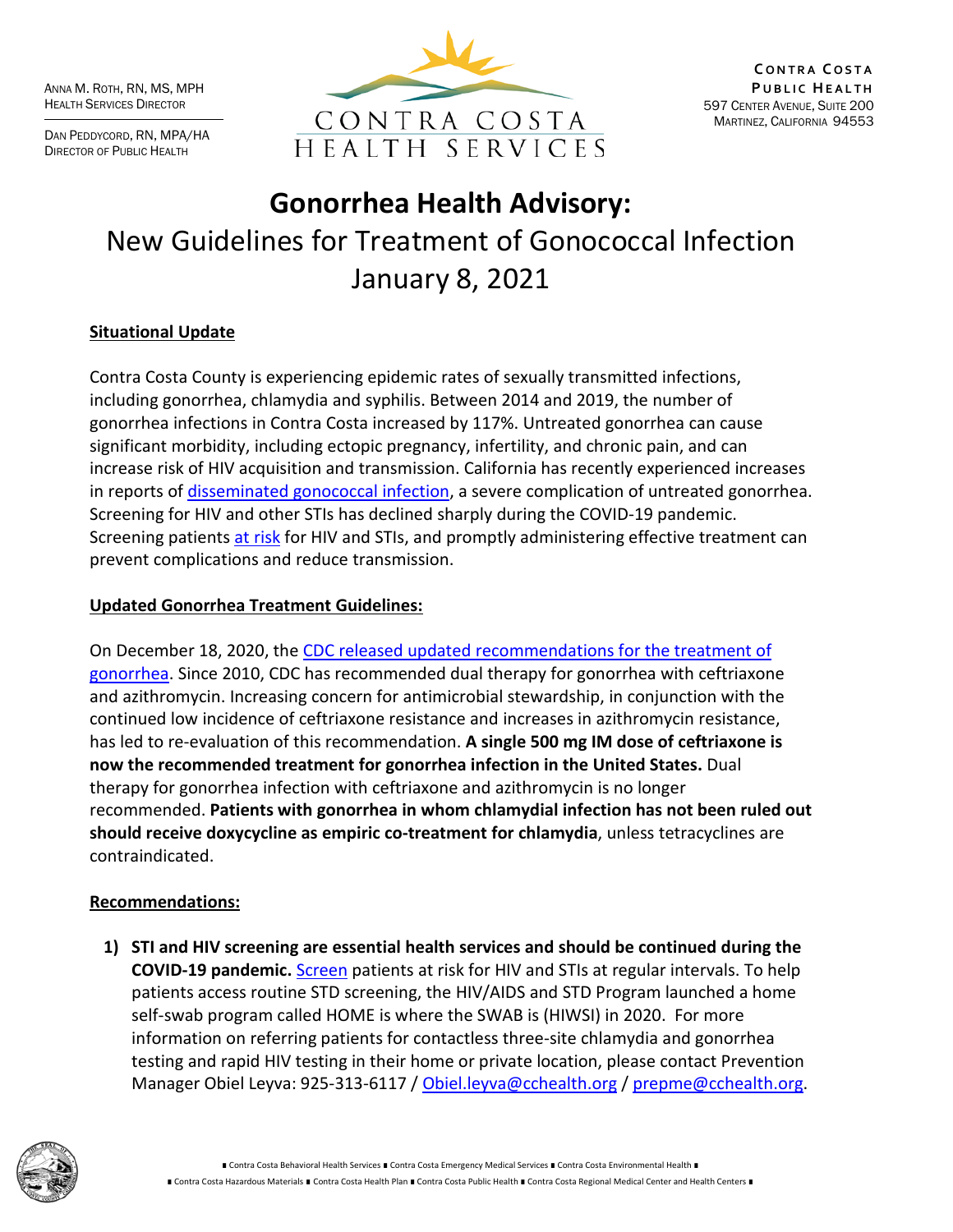- **2) Report** all laboratory confirmed and clinically suspected cases of disseminated gonococcal infection (DGI) to Contra Costa Public Health using [a confidential morbidity report form.](https://cchealth.org/cd/pdf/cmr_std_110a.pdf) Clinical consultation for DGI management is available with Contra Costa STD Controller Dr. Sara Levin (510-381-9784) or through the **STD Clinical Consultation Network.**
- **3) Treat** gonococcal infection according to the new CDC guidelines:
	- Uncomplicated urogenital, rectal, and pharyngeal gonorrhea:
		- o Ceftriaxone 500 mg IM once in patients weighing < 150 kg

*OR*

- o Ceftriaxone 1 g IM once in patients weighing ≥ 150 kg
- Co-treat for urogenital or rectal chlamydia\* (if chlamydia infection has not been ruled out at these anatomic sites):
	- o Doxycycline 100 mg orally twice daily x 7 days

*OR*

o Azithromycin 1 g orally once if the patient is pregnant, or pregnancy has not been ruled out in a patient biologically capable of pregnancy

*\*Doxycycline is now favored over azithromycin for the treatment of uncomplicated chlamydia, particularly for rectal chlamydia and chlamydia urethritis. Updated guidance on the treatment of chlamydia will be included in the forthcoming 2021 CDC STI Treatment Guidelines.*

- Patients with urogenital, rectal, or pharyngeal gonorrhea who have a history of severe allergy to cephalosporins should receive:
	- o Gentamicin 240 mg IM once plus Azithromycin 2 grams orally once
		- Counsel the patient that they may experience nausea, vomiting, or diarrhea with this dose of azithromycin
		- Co-treatment with doxycycline is not necessary with this regimen, since it includes azithromycin
- Contra Costa Public Health strongly recommends that all persons with gonorrhea be treated with ceftriaxone, provided it is not medically contraindicated; however, if ceftriaxone is not available, persons with urogenital or rectal gonorrhea can be treated with:
	- o Cefixime 800 mg orally as a single dose (plus co-treatment for chlamydia if it has not been ruled-out)